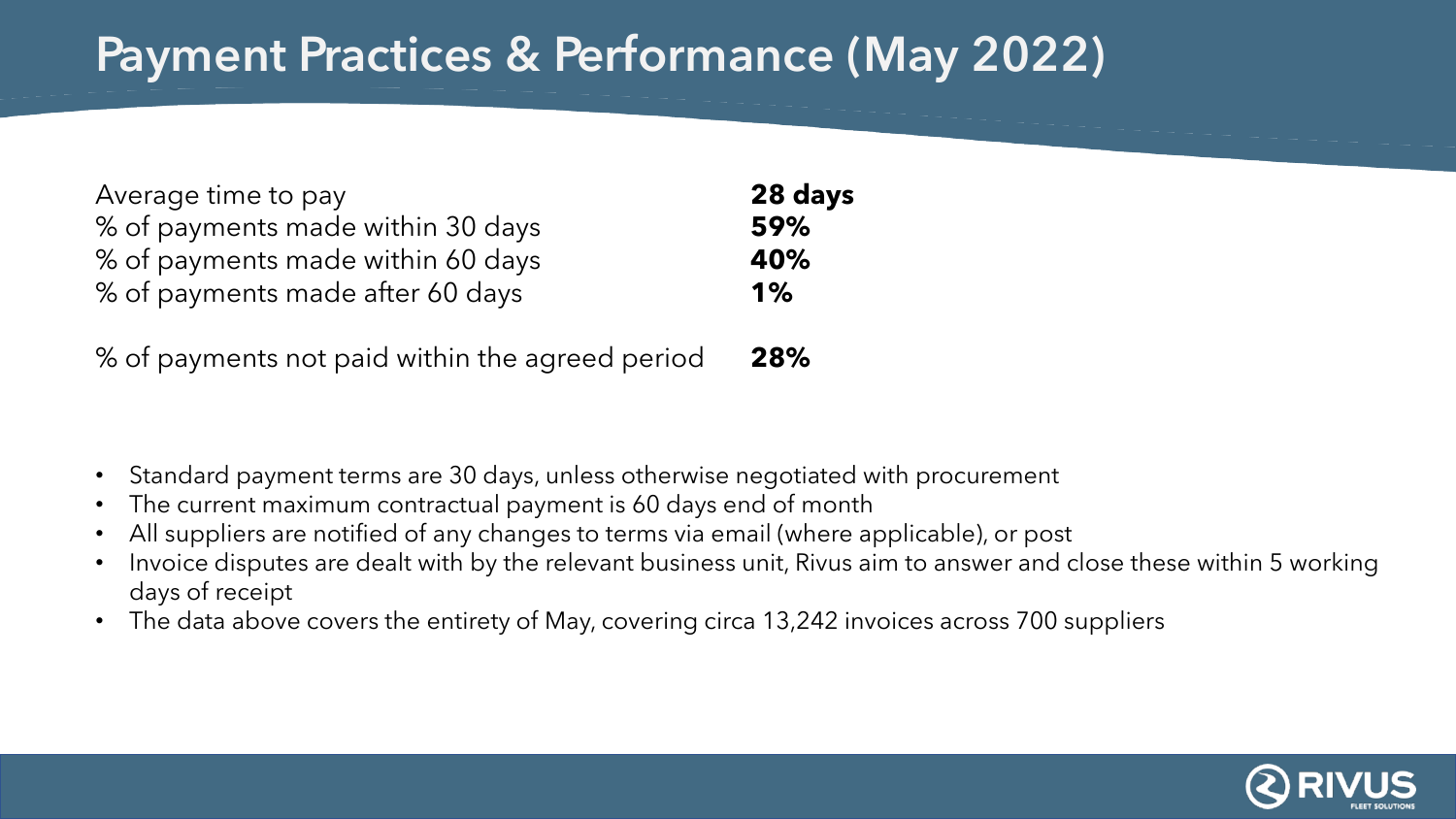# Payment Practices & Performance (April 2022)

| Average time to pay               | 32 days |
|-----------------------------------|---------|
| % of payments made within 30 days | 51%     |
| % of payments made within 60 days | 47%     |
| % of payments made after 60 days  | 2%      |

% of payments not paid within the agreed period **38%**

- Standard payment terms are 30 days, unless otherwise negotiated with procurement
- The current maximum contractual payment is 60 days end of month
- All suppliers are notified of any changes to terms via email (where applicable), or post
- Invoice disputes are dealt with by the relevant business unit, Rivus aim to answer and close these within 5 working days of receipt
- The data above covers the entirety of April, covering circa 14,258 invoices across 700 suppliers

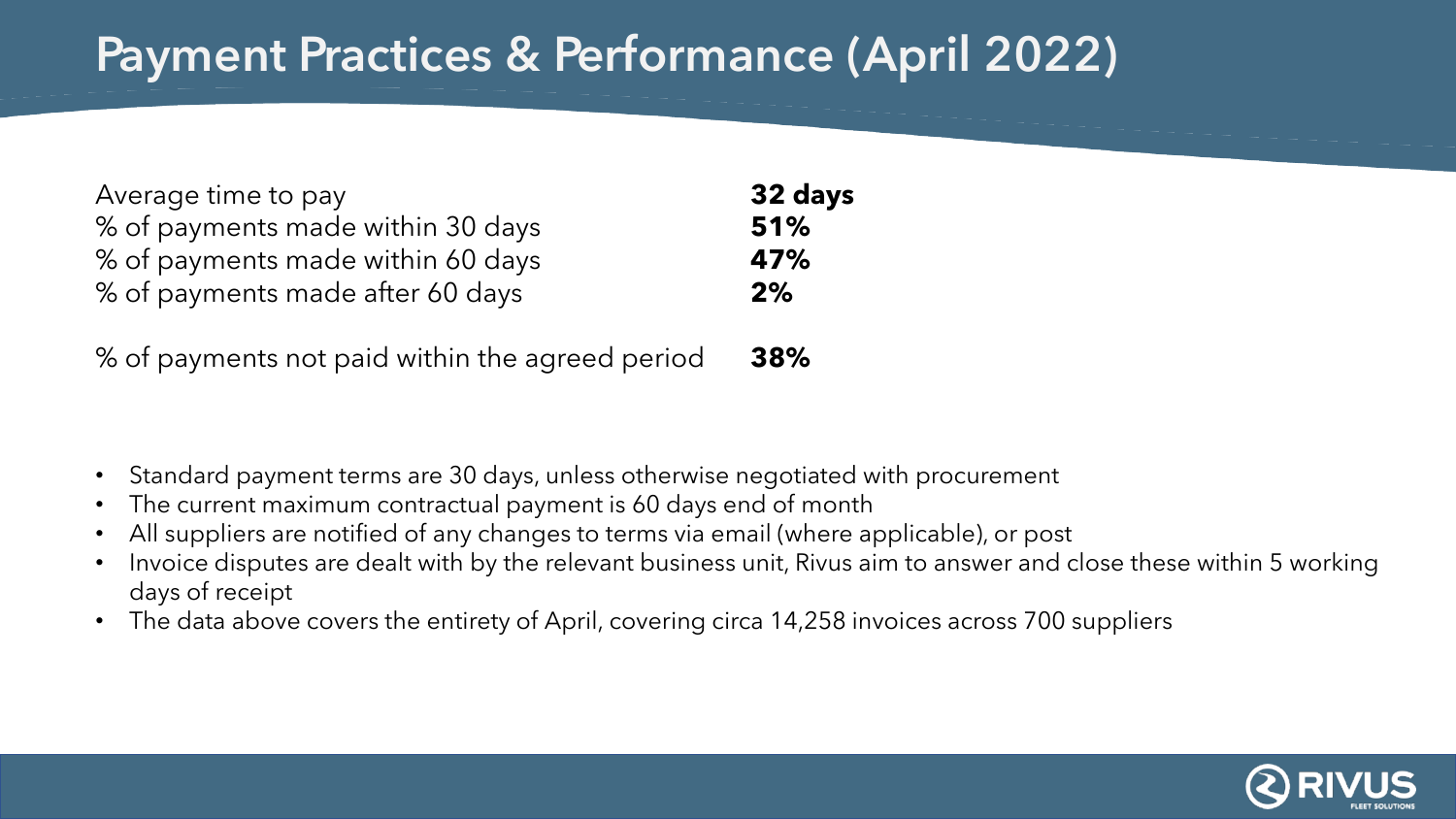### Payment Practices & Performance (March 2022)

| Average time to pay               | 25 days |
|-----------------------------------|---------|
| % of payments made within 30 days | 65%     |
| % of payments made within 60 days | 34%     |
| % of payments made after 60 days  | 1%      |

% of payments not paid within the agreed period **34%**

- Standard payment terms are 30 days, unless otherwise negotiated with procurement
- The current maximum contractual payment is 60 days end of month
- All suppliers are notified of any changes to terms via email (where applicable), or post
- Invoice disputes are dealt with by the relevant business unit, Rivus aim to answer and close these within 5 working days of receipt
- The data above covers the entirety of March, covering circa 13,435 invoices across 700 suppliers

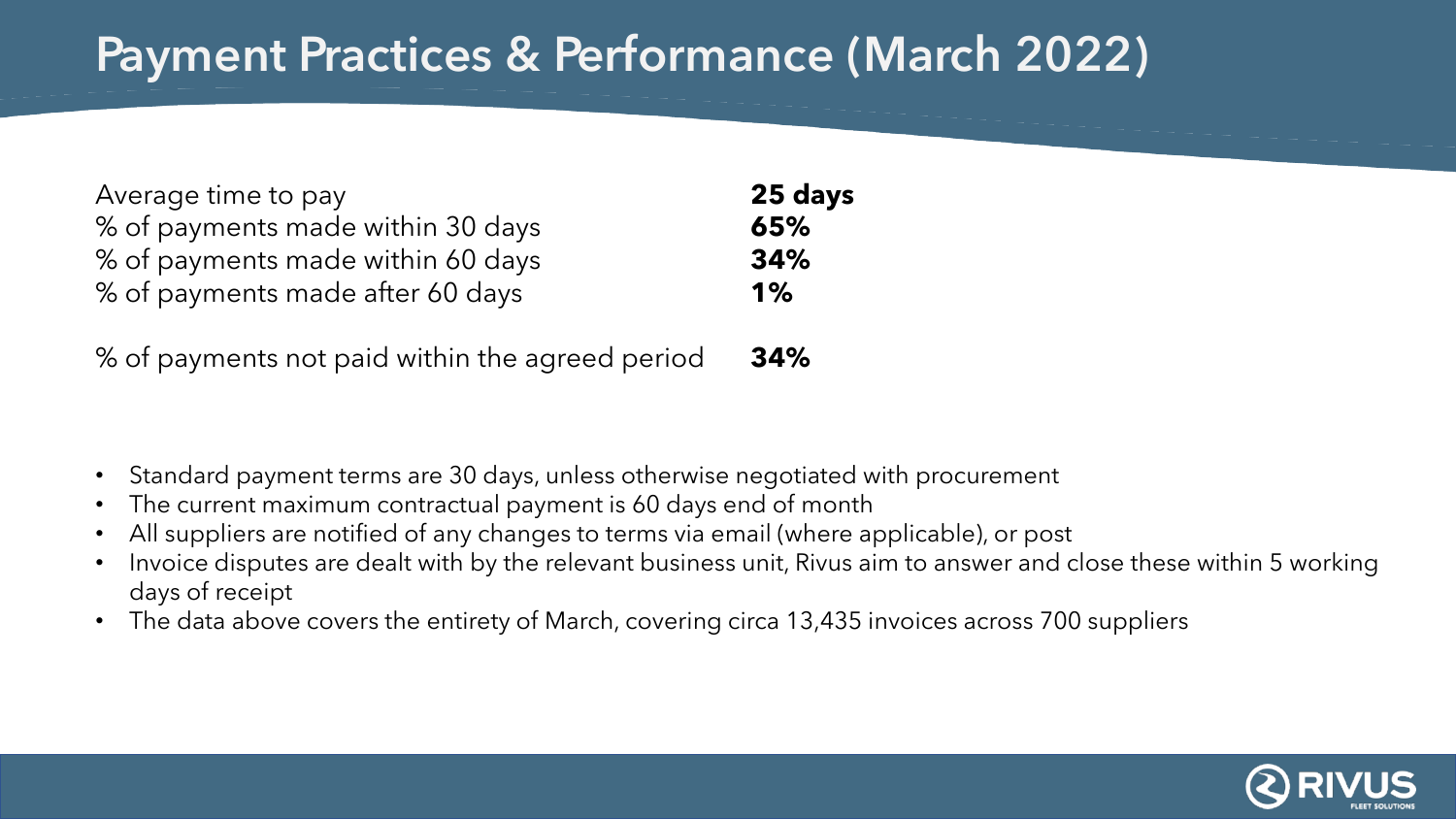# Payment Practices & Performance (February 2022)

| Average time to pay               | 26 days |
|-----------------------------------|---------|
| % of payments made within 30 days | 65%     |
| % of payments made within 60 days | 34%     |
| % of payments made after 60 days  | $1\%$   |

% of payments not paid within the agreed period **36%**

- Standard payment terms are 30 days, unless otherwise negotiated with procurement
- The current maximum contractual payment is 60 days end of month
- All suppliers are notified of any changes to terms via email (where applicable), or post
- Invoice disputes are dealt with by the relevant business unit, Rivus aim to answer and close these within 5 working days of receipt
- The data above covers the entirety of February, covering circa 8,621 invoices across 700 suppliers

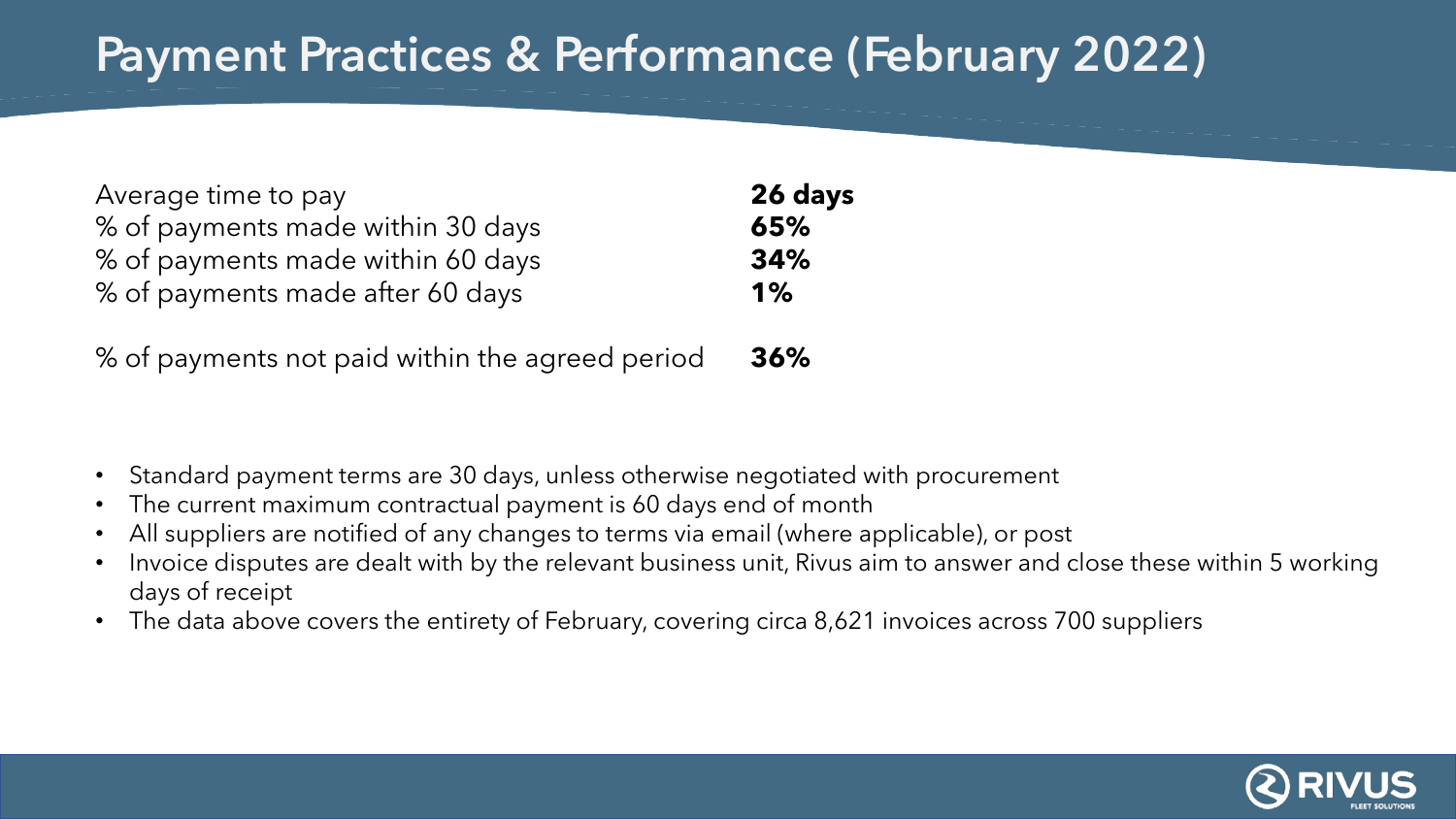# Payment Practices & Performance (January 2022)

| Average time to pay               | 28 days |
|-----------------------------------|---------|
| % of payments made within 30 days | 56%     |
| % of payments made within 60 days | 41%     |
| % of payments made after 60 days  | 3%      |

% of payments not paid within the agreed period **48%**

- Standard payment terms are 30 days, unless otherwise negotiated with procurement
- The current maximum contractual payment is 60 days end of month
- All suppliers are notified of any changes to terms via email (where applicable), or post
- Invoice disputes are dealt with by the relevant business unit, Rivus aim to answer and close these within 5 working days of receipt
- The data above covers the entirety of January, covering circa 12,500 invoices across 700 suppliers

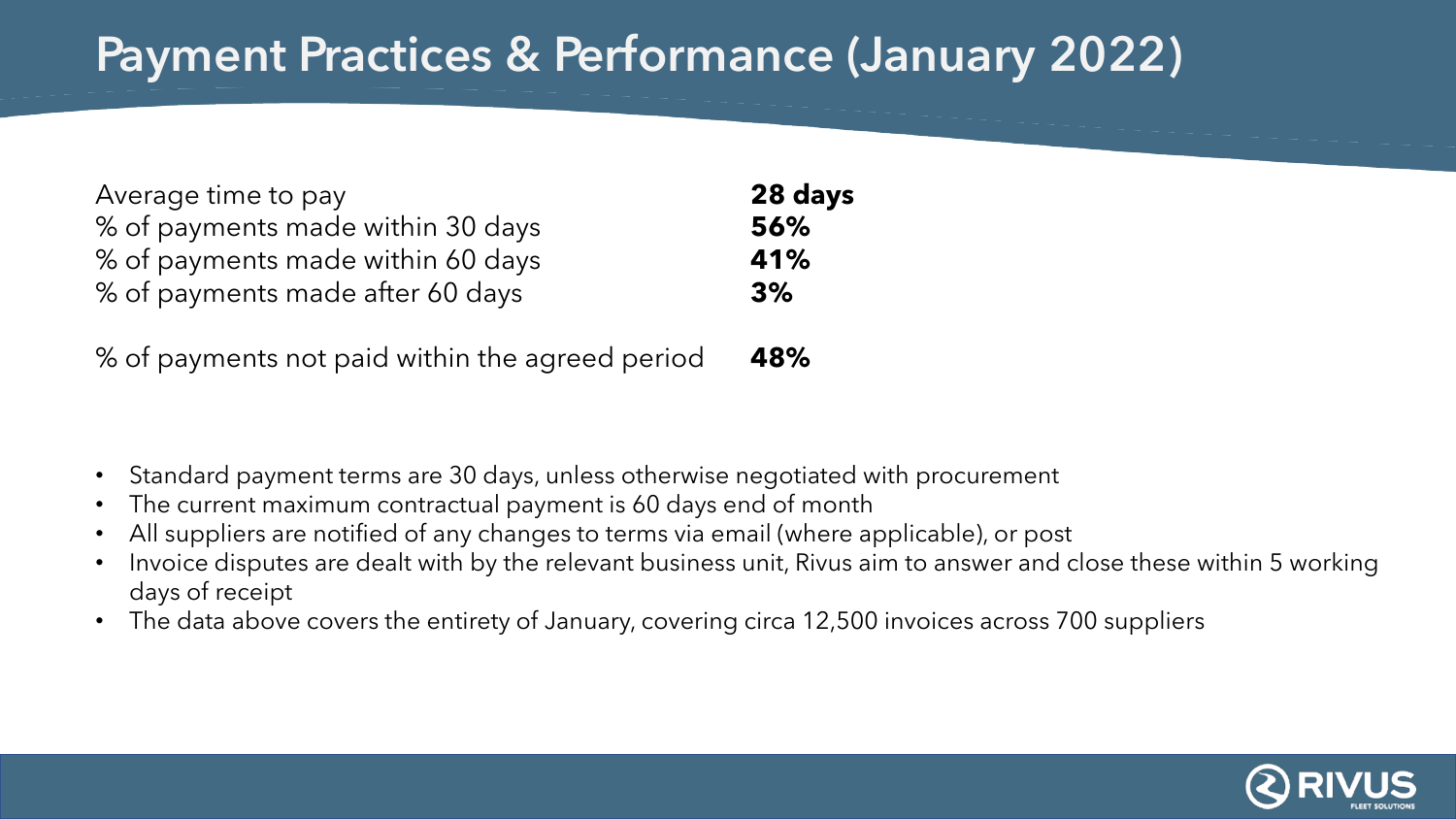## Payment Practices & Performance (December 2021)

| Average time to pay               | 28 days |
|-----------------------------------|---------|
| % of payments made within 30 days | 59%     |
| % of payments made within 60 days | 40%     |
| % of payments made after 60 days  | 1%      |
|                                   |         |

% of payments not paid within the agreed period **33%**

- Standard payment terms are 30 days, unless otherwise negotiated with procurement
- The current maximum contractual payment is 60 days end of month
- All suppliers are notified of any changes to terms via email (where applicable), or post
- Invoice disputes are dealt with by the relevant business unit, Rivus aim to answer and close these within 5 working days of receipt
- The data above covers the entirety of November, covering circa 11,735 invoices across 700 suppliers